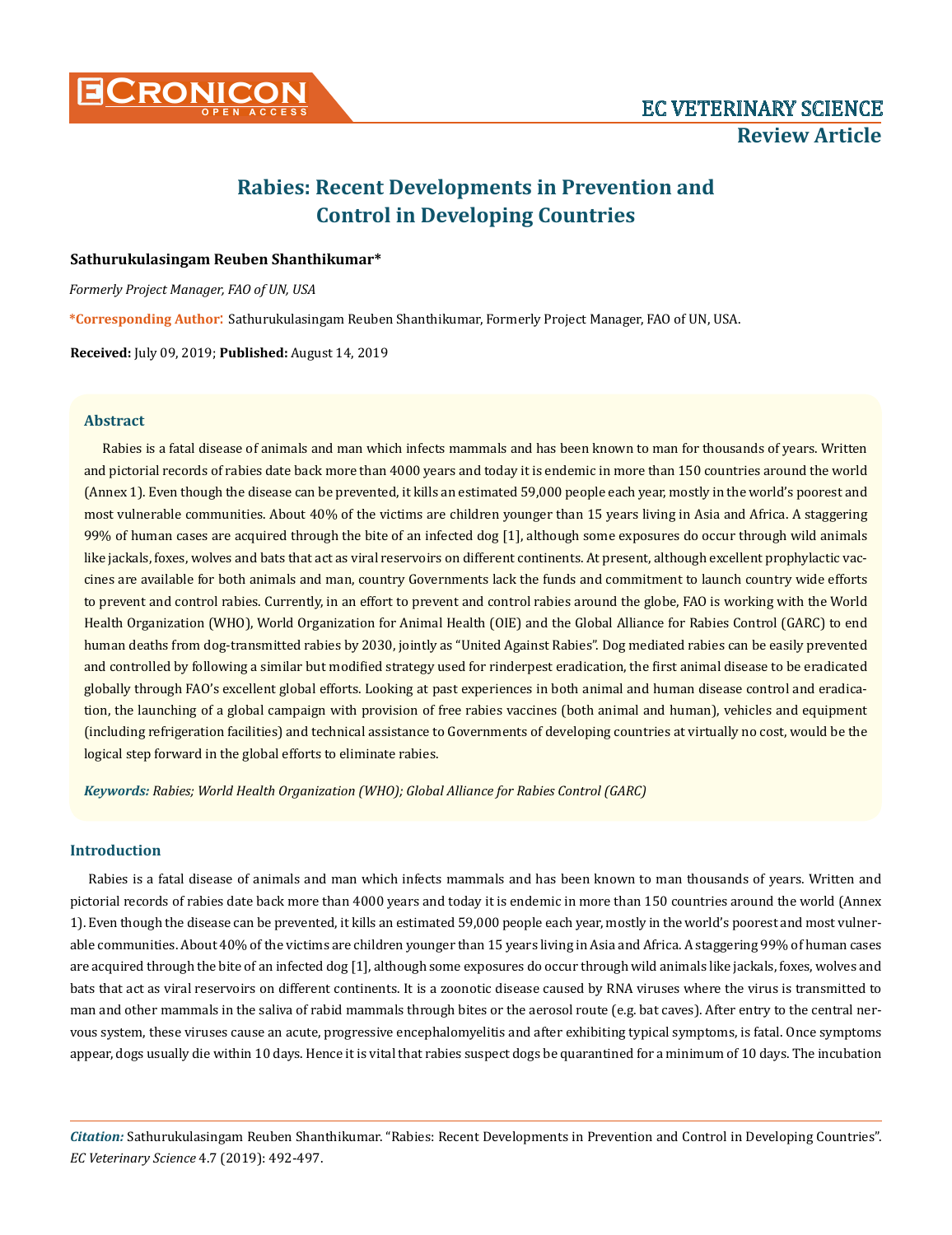period usually ranges from 1 to 3 months after exposure but can range from days to years. But there have also been unverified reports of healthy looking dogs in Ethiopia carrying the rabies virus without showing any symptoms. Rabies can be prevented by prophylactic vaccinations in animals and man, avoidance of viral exposure and initiation of prompt medical treatment when exposure does occur. In developing countries, from the point of view of human exposure, control and eradication, the most important animals are domestic and feral dogs. Since 99% of human exposure is from rabid dogs, global vaccination of domestic dogs and dog population management including elimination of stray dogs is the most effective way to prevent and control rabies [2].



Over the past few years, many countries have acted to strengthen rabies control efforts - scaling up dog vaccination programmes, making human biologicals for post-exposure and pre-exposure prophylaxis more accessible, and engaging communities on rabies. Dog-mediated rabies has been eliminated from Western Europe, Canada, the USA, and Japan. Currently 28 of the 35 Latin American countries report no human deaths from dog transmitted rabies. There has been good progress in reducing rabies deaths in countries such as Bangladesh, the Philippines, Sri Lanka, Tanzania, Vietnam, and South Africa, to mention a few. These experiences have generated important collective knowledge on what works and have strengthened both the quality of rabies-related data and the arsenal of tools for the development of rabies-related control programmes, capacity building, education, and surveillance [3].

## **Epidemiology**

Rabies viruses belong to the Lyssavirus genus of the Rhabdoviridae family. The rabies virus was earlier considered to be antigenically unique but after the discovery of the first related virus isolates in Africa, several serotypes, then genotypes and now species have been described, and the genus Lyssavirus was created. Initially the genus was divided into four serotypes: classical rabies virus (RABV); Lagos bat virus (LBV); Mokola virus (MOKV) and Duvenhage virus (DUVV). The isolation of new bat viruses in Europe and Australia, coupled with advances in genetic characterization, has allowed seven genotypes to be initially identified: 1 (RABV) 2 (LBV) 3 (MOKV) 4 (DUVV)

*Citation:* Sathurukulasingam Reuben Shanthikumar. "Rabies: Recent Developments in Prevention and Control in Developing Countries". *EC Veterinary Science* 4.7 (2019): 492-497.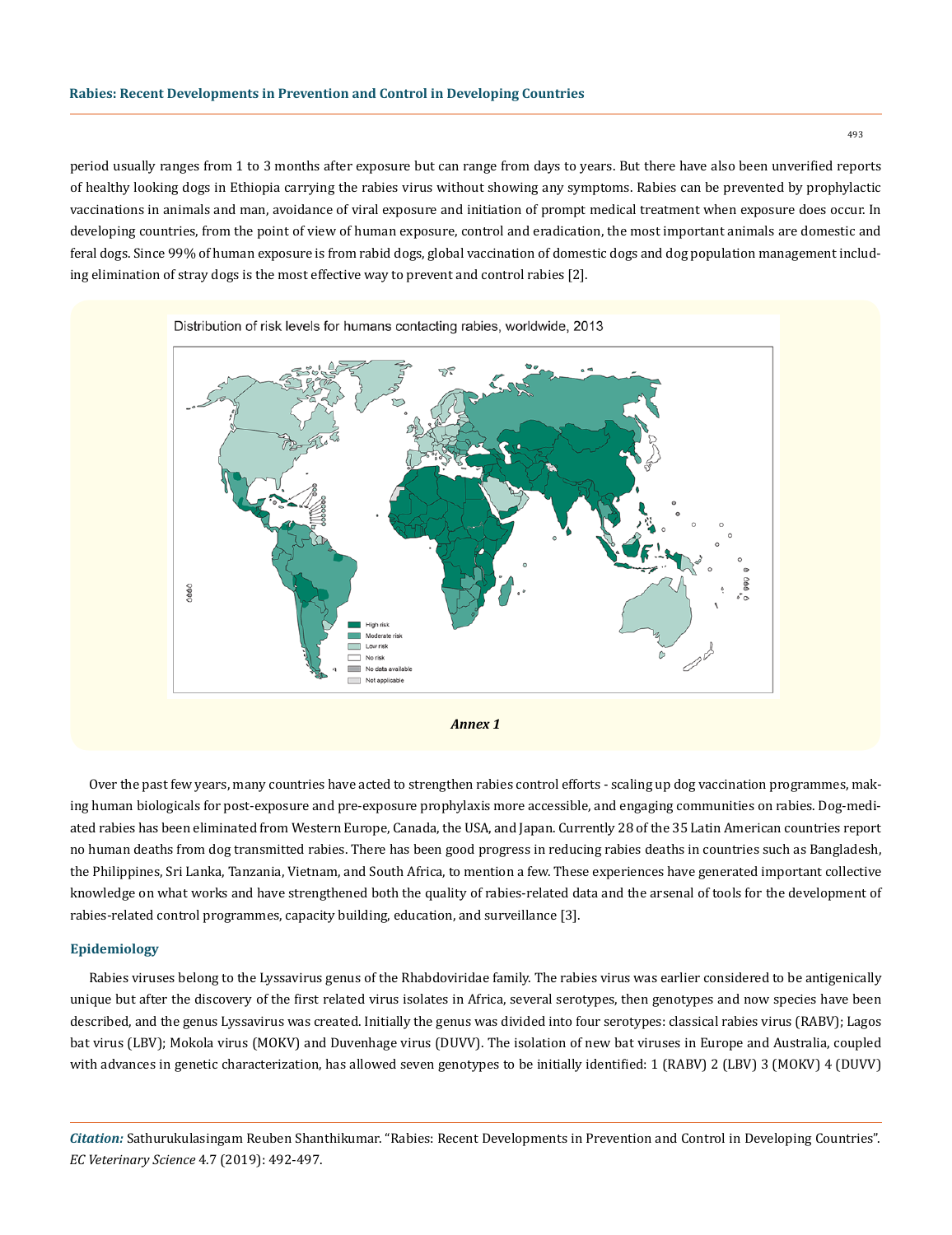5 European bat lyssavirus type-1 (EBLV-1) 6 European bat lyssavirus type-2 (EBLV-2) 7 Australian bat lyssavirus (ABLV). Each genotype can be subdivided into different strains corresponding to variants circulating among specific vectors and reservoirs. The latest bat lyssavirus isolates in Central Asia have expanded this diversity to 11 distinct virus species. Remarkably, bats are the reservoirs of 10 of the 11 characterized species and are also the sole vectors for 9 of these species. Only the classical rabies virus RABV involves terrestrial vectors (chiefly carnivores) but the animal reservoir for the MOKV species has not yet been clearly ascertained. Only the RABV species is distributed virtually worldwide. The other species have a smaller geographical range. Bat lyssa viruses have been isolated in many species of insectivorous, fruit-eating and hematophagous bats throughout the world. A total of 1,116 bat species have been identified worldwide or 20.6 % of all currently known mammal species. Insectivorous bats are present in virtually every region of the globe [4].

#### **Impact of rabies on lives and livelihoods in developing countries**

Rabies has a significant impact on people's lives and livelihoods, particularly in developing countries in Africa, Asia and Latin America where rabies control in animals lags behind developed nations mainly due to lack of funding. In most developing nations, rabies is a widespread, neglected and under-reported zoonosis which is 100% fatal in untreated humans and animals, causing a significant social and economic burden in many countries. The poor and marginalized communities are most heavily impacted as they often cannot afford treatment or transport for medical treatment. In most developing countries animal vaccines are available but it is more difficult to find vaccines for humans. Even when vaccines are available, they may have questionable potency due to inadequate refrigeration facilities and unreliable power supplies. When livestock die from rabies, households lose important food sources, as well as assets for farming and transportation. Livestock become infected with rabies most commonly through dog or wild animal bites, including bats. It is important to remember that dogs play a number of important roles in people's lives, directly linked to livelihoods and food security. Dogs are used for hunting, herding livestock and guarding property but are often not vaccinated due to some of the above-mentioned factors [1]. Some studies estimate that the number of human deaths due to rabies might be even higher than what is reported by Governments, establishing rabies as the most deadly of all known infectious diseases that can be transmitted by animals. These studies also estimate that the economic impact of rabies is enormous at US\$8.6 billion annually, of which 6% of that is due to livestock losses. Major underreporting of rabies cases in animals and humans remains the main reason for the lack of reliable data on the number of rabies cases and their impact on communities in developing countries [1].

## **Recent developments**

Until recently, the global response to rabies was fragmented and uncoordinated. Now, for the first time, following extensive consultation with affected countries, in an effort to prevent and control rabies around the globe, the Food and Agriculture Organization of the United Nations (FAO) is working with the World Health Organization (WHO), World Organization for Animal Health (OIE) and the Global Alliance for Rabies Control (GARC) to end human deaths from dog-transmitted rabies by 2030, jointly as "United Against Rabies". [Zero](http://www.fao.org/3/I8956EN/I8956en.pdf)  [by 30: the Global strategic plan to end human deaths from dog-mediated rabies by 2030](http://www.fao.org/3/I8956EN/I8956en.pdf) was prepared following a global call in 2015 to end human rabies deaths by 2030. The plan, finalized in consultation with relevant global, regional and country stakeholders, builds on the current international momentum to eliminate rabies. In alignment with the United Nations Sustainable Development Goals and health for all, Zero by 30 advocates for investment to strengthen human and animal health systems and save lives. The partners have jointly launched the Zero by 30 Global Strategic Plan outlining a comprehensive strategy to provide global coordination that will support countries in their efforts, through three key objectives: 1) Efficiently preventing and responding to rabies by improving awareness and education, reducing rabies risk through dog vaccinations and improving access to healthcare medicines and vaccines for populations at risk 2) Generating, innovating and measuring impact by ensuing adherence to proven effective guidelines for rabies control and encouraging the use of technologies in surveillance to monitor progress towards elimination by 2030 3) Sustaining commitment and resources by demonstrating the impact of activities completed as part of the United Against Rabies collaboration in national, regional and global rabies elimination programmes to ensure continued stakeholder engagement at all levels and sustained financing to reach the "Zero by 30" goal [1]. The Global Strategic Plan set three objectives for affected countries, development partners, and key stakeholders: (1) to effectively

*Citation:* Sathurukulasingam Reuben Shanthikumar. "Rabies: Recent Developments in Prevention and Control in Developing Countries". *EC Veterinary Science* 4.7 (2019): 492-497.

494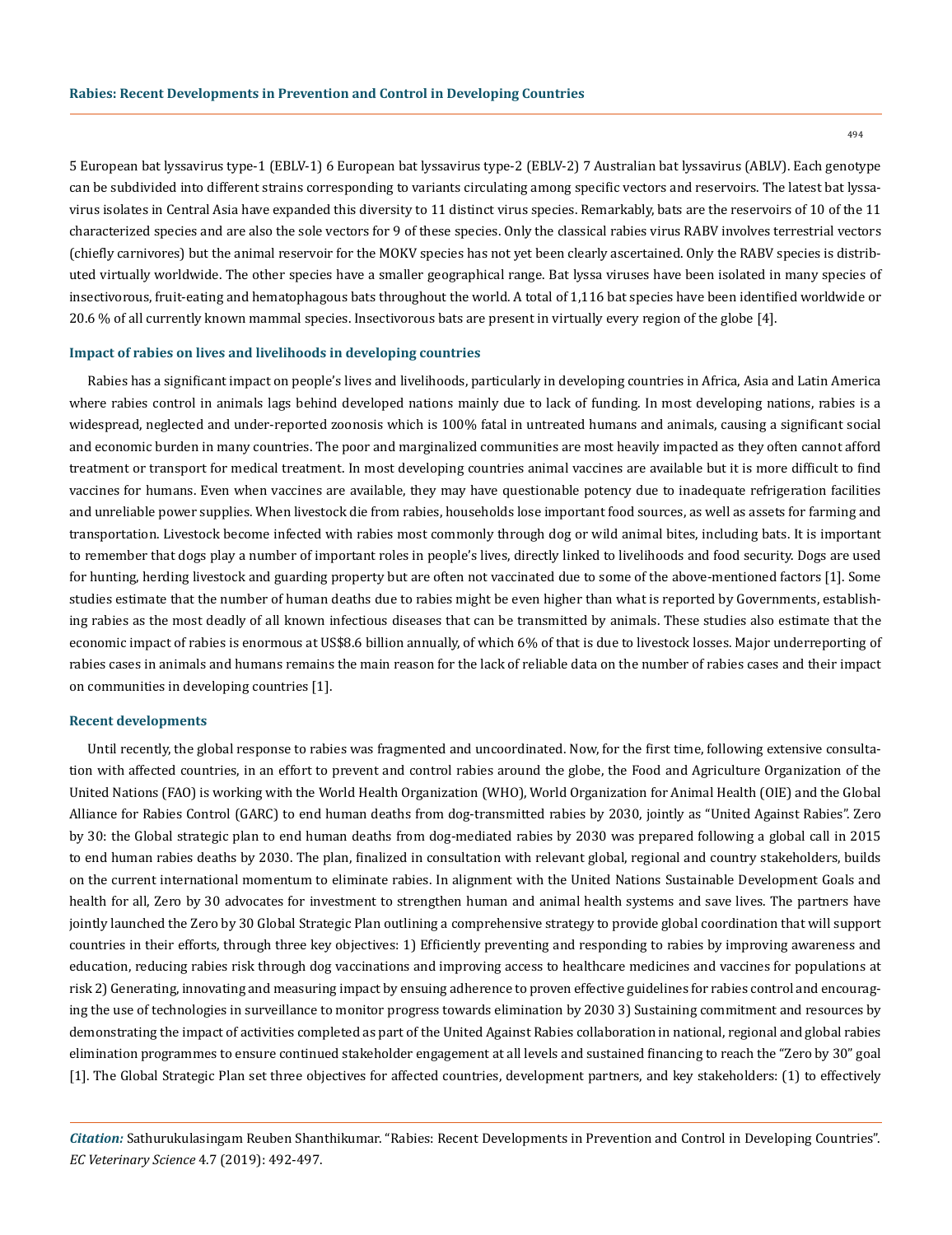use vaccines, medicines, tools, and technologies that will stop dog rabies transmission and reduce the risk of human rabies deaths; (2) to generate evidence-based guidance and high-quality data to measure impact and inform policy decisions; and (3) to harness multistakeholder engagement to sustain commitment and resources.

The new rabies-focused partnership - known as United Against Rabies - provides a platform to mobilise resources and leverage existing tools and expertise in a coordinated way. It is fully aligned with the priorities of the Tripartite Memorandum of Understanding signed in May 2018, between WHO, the FAO and the OIE. Through that agreement, the three organisations are intensifying their collaboration to combat critical health risks at the human-animal-environment interface - i.e. challenges that require a genuine One Health approach launched some years ago.

To achieve the 2030 dog-mediated rabies elimination goal, the global rabies response needs to be placed on a sustainable footing over the next 5 years. This requires a phased, multipronged strategy in all affected countries, based on close coordination between the human and veterinary sectors and the public. It requires engaging communities and (animal and human) health workers to build awareness of the problem and prevent bite exposures; to prevent transmission by managing dog populations and ensure herd immunity through free dog vaccinations; and to provide free post-exposure prophylaxis and care for exposed victims. Implementation of recent new guidance from WHO on accelerated human vaccination schedules (including accelerated dose and cost-saving options for pre-exposure and post-exposure) and of OIE's international standards for rabies diagnosis, vaccination, and control in animals will increase feasibility and simplify programmatic delivery, allowing countries to move forwards with the implementation of the Global Strategic Plan. The implementation of the Global strategic plan to end human deaths from dog-mediated rabies by 2030, will also will move affected countries a significant step closer to achieving Sustainable Development Goals 1, 2 and 3 (SDG 1, 2 and3).

# **Recommendation for pre and post exposure vaccinations**

#### **Animals**

In developing countries, due to the presence of numerous wild carnivores and various unknown variables, it is highly recommended that only killed rabies vaccines be used in prophylactic vaccination of animals whether domestic or wild (Shanthikumar, 2019). In this regard, it should be noted that SAD (Street Alabama Dufferin) strain related vaccine-induced rabies cases following ingestion of baits with modified live vaccine were described first in Switzerland and more recently in foxes and other wild carnivores in Austria, Germany, Slovenia and Canada (FAO, OIE, WHO Reports).

#### **Dogs and cats**

It is recommended that the first dose of killed rabies vaccine to dogs and cats should be given at 12 weeks of age and then every year (annually).

#### **Human**

Recently CDC, USA has put forward new recommendations for the administration of rabies vaccines in humans. The new recommendations update previous recommendations of the Advisory Committee on Immunization Practices (ACIP) for post exposure prophylaxis (PEP) to prevent human rabies. Previously, ACIP recommended a five (5) dose rabies vaccination regimen with human diploid cell vaccine (HDCV) or purified chick embryo cell vaccine (PCECV). These new recommendations reduce the number of vaccine doses to four (4) doses. The reduction in doses recommended for PEP was based in part on evidence from rabies virus pathogenesis data, experimental animal work, clinical studies, and epidemiologic surveillance. These studies indicated that 4 vaccine doses in combination with rabies immune globulin (RIG) elicited adequate immune responses and that a fifth dose of vaccine did not contribute to more favorable outcomes. For persons previously unvaccinated with rabies vaccine, the reduced regimen of four (4) 1-ml doses of HDCV or PCECV should be administered intramuscularly. The first dose of the 4-dose course should be administered as soon as possible after exposure (day 0). Additional doses then should be administered on days 3, 7 and 14 after the first vaccination. ACIP recommendations for the use of RIG remain

*Citation:* Sathurukulasingam Reuben Shanthikumar. "Rabies: Recent Developments in Prevention and Control in Developing Countries". *EC Veterinary Science* 4.7 (2019): 492-497.

495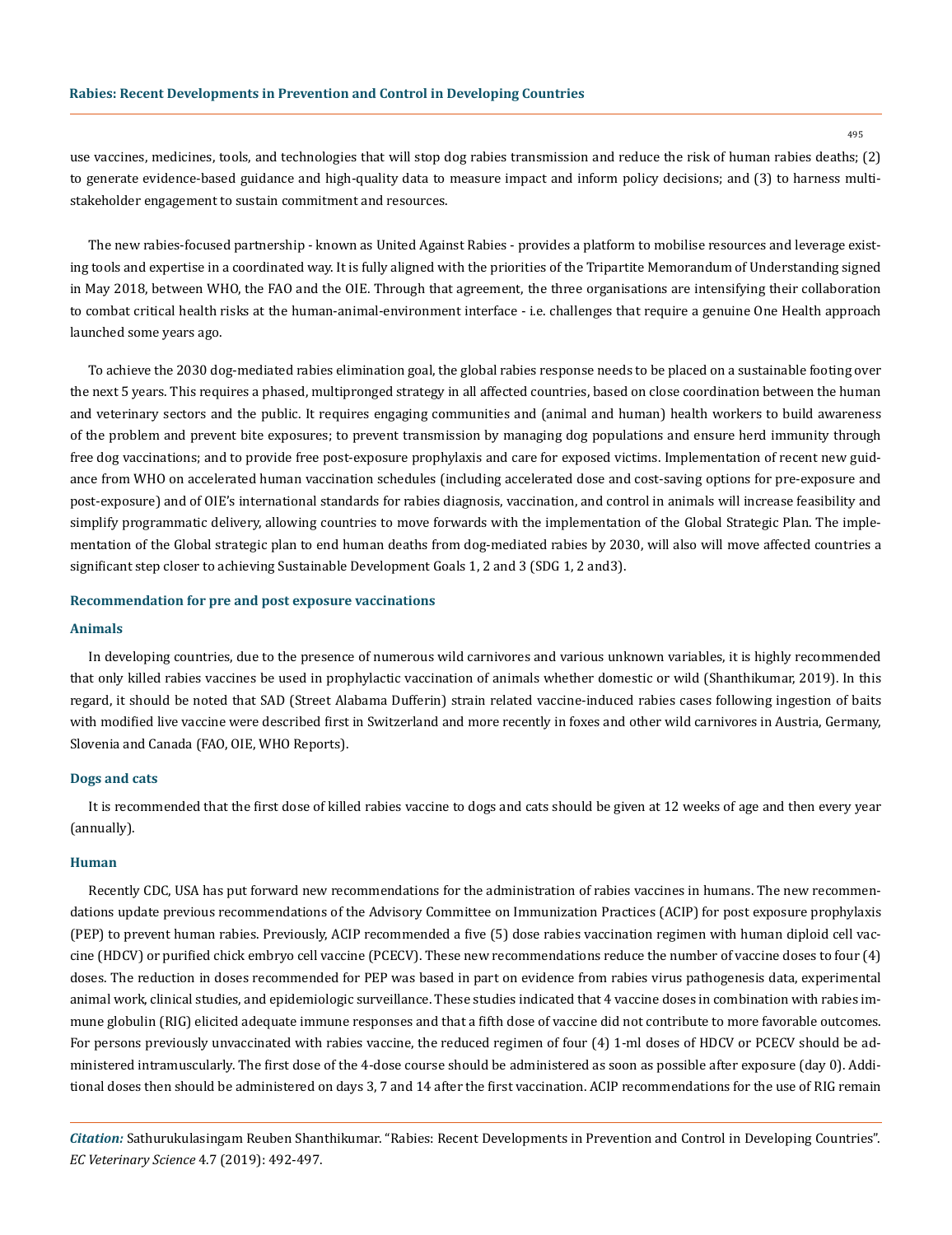unchanged. For persons who previously received a complete vaccination series (pre- or post exposure prophylaxis) with a cell-culture vaccine or who previously had a documented adequate rabies virus-neutralizing antibody titer following vaccination with noncell-culture vaccine, the recommendation for a 2-dose PEP vaccination series has not changed. Similarly, the number of doses recommended for persons with altered immuno-competence has not changed; for such persons, PEP should continue to comprise a 5-dose vaccination regimen with 1 dose of RIG. Recommendations for pre-exposure prophylaxis also remain unchanged, with 3 doses of vaccine administered on days 0, 7, and 21 or 28. Prompt rabies PEP combining wound care, infiltration of RIG into and around the wound, and multiple doses of rabies cell-culture vaccine continue to be highly effective in preventing human rabies [5-7].

## **Summary of steps for post exposure prophylaxis in humans**

- 1. Thoroughly wash the wound with soap and water for at least 15 minutes.
- 2. Administer rabies immunoglobulin (if available) at wound sites, thoroughly infiltrating the wound and the area around the wound sites.
- 3. Administer 1 ml of human rabies vaccine intramuscularly (IM) on day 0, day 3, day 7 and day 14. In developing countries, due to various variables, a 5th dose on day 28 may be considered (Shanthikumar, 2019).

## **Pre-exposure prophylaxis in humans**

3 doses (1 ml) on days 0, 3 and 7.

# **Conclusion**

## **Eradication strategy towards "zero 30"**

Past experiences in animal and human disease control and eradication efforts indicate that the following can go a long way to improve the chances of success of the current global campaign and help pave the way for a rabies free world:

- Launch of a global rabies vaccination campaign (similar to the FAO Rinderpest campaigns) and the Global commemoration of "World Rabies Day" on 28th September annually.
- Extensive global community education on the dangers of rabies and the need for vaccination of dogs and cats.
- Free universal vaccination of dogs and cats, control of feral animals, dog population management and provision of free rabies vaccination tags in all developing nations (in some developing countries even when rabies vaccines are free, local authorities charge a fee separately for rabies vaccination tags).
- To achieve the above, there is a need for the provision of free vaccines, vehicles, equipment, financial assistance, etc. to developing country Governments so that free animal and human vaccines (and free diagnostic services) can be provided efficiently to communities.

# **Bibliography**

- 1. [The Food and Agriculture Organization and Rabies Prevention and Control. \(FAO, 2017. I7873EN/1/09.17\). FAO \(2017\).](http://www.fao.org/3/a-i7873e.pdf)
- 2. [Food and Agriculture Organization, World Health Organization, World Organization for Animal Health, Global Alliance for Rabies](https://www.who.int/rabies/Executive_summary_draft_V3_wlogo.pdf)  [Control. "Zero by 30: the Global Strategic Plan to end human deaths from dog-mediated rabies by 2030". FAO, OIE and WHO \(2018\).](https://www.who.int/rabies/Executive_summary_draft_V3_wlogo.pdf)
- 3. [World Organisation for Animal Health. "Rabies \(infection with rabies virus and other lyssaviruses\)". In: Manual of diagnostic tests and](https://www.oie.int/fileadmin/Home/eng/Health_standards/tahm/pdf/2.01.13_RABIES.pdf) [vaccines for terrestrial animals. OIE \(2018\).](https://www.oie.int/fileadmin/Home/eng/Health_standards/tahm/pdf/2.01.13_RABIES.pdf)
- 4. [World Health Organization. "Rabies: key facts". WHO \(2018\).](https://www.who.int/news-room/fact-sheets/detail/rabies)

496